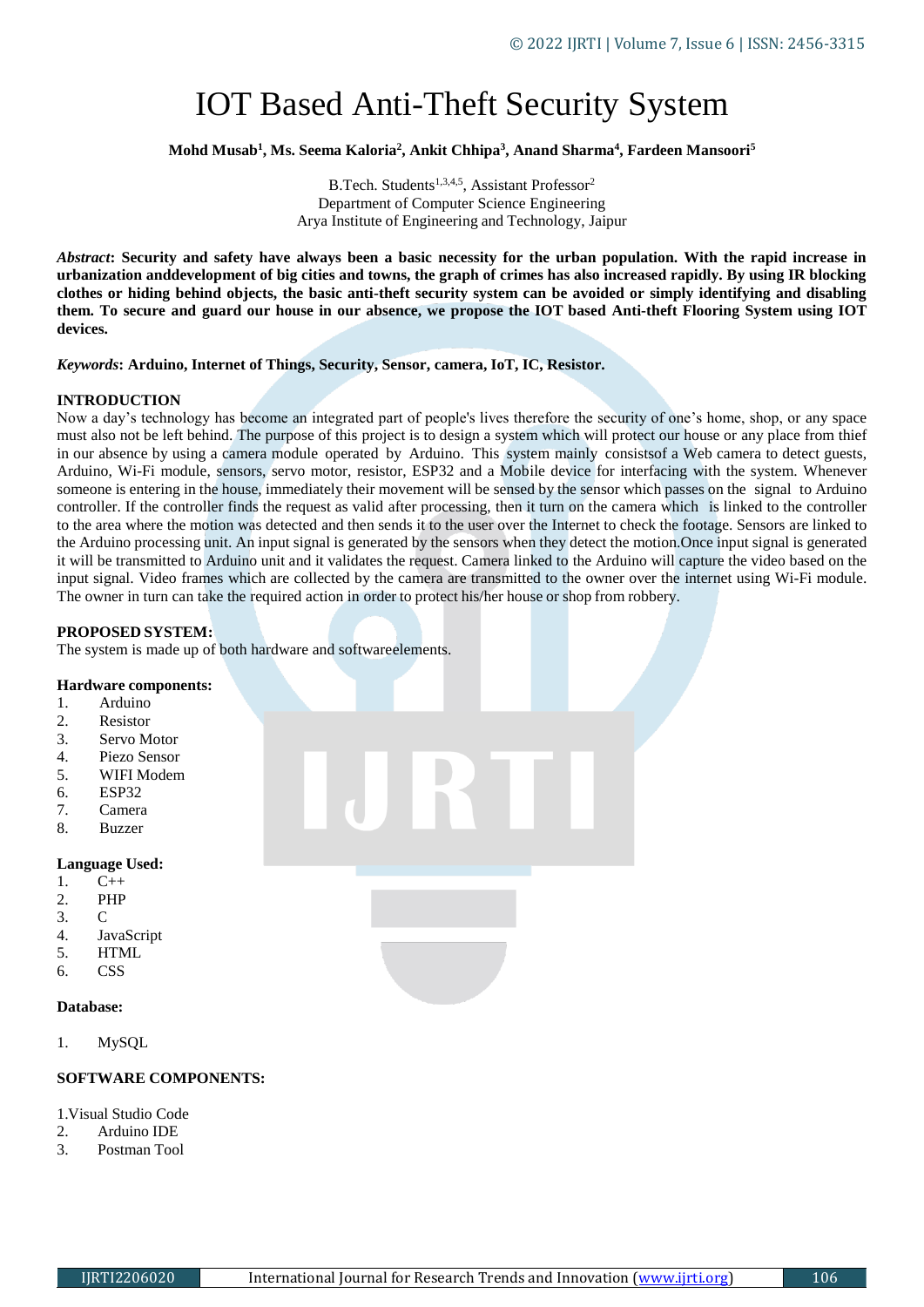## **ARDUINO**

Arduino is an open-source electronic device prototyping platform based on easy-to-use hardware and software. Arduino is a microcontroller-based prototyping board that can be used to develop digital devices that can read inputs such as button fingers, touch screens, turn on sensors, and convert to rotate motor. The Arduino board has a USB connector for communicating with the computer, and the motor, LED, etc. can be wired externally.



#### **SERVO MOTOR**

Servo motors are rotary actuators that provide accurate angular position control. It consists of a motor coupled to a position feedback sensor. You also need a servo drive to complete the system. The drive uses a feedback sensor to precisely control the rotational position of the motor. The servo is powered by a 6V battery pack. SG90 is a small servo motor with standard features and working. This servo motor rotates 180 degrees and 90 degrees in each direction. Controlling this motor is not too difficult as it does not require a motor controller and can be controlled with the best servo code or library for beginners. The motor comes with three arms and hardware. As a digital servo motor, it receives and processes PWM signals.



#### **SENSOR**

Sensors are devices that measure physical inputs from the environment and convert them into data that can be interpreted by either humans or machines. In this project we have use Piezo sensors. Piezoelectric sensors, also known as piezoelectric transducers, are devices that use the piezoelectric effect to measure changes in pressure, acceleration, temperature, strain, or force by converting them into electric charges. The prefix piezo is the Greek word for pressing or squeezing. The ability of a piezoelectric material to convert mechanical stress into an electric charge is called the piezoelectric effect. The piezoelectricity produced is proportional to the pressure applied to the solid piezoelectric crystalline material.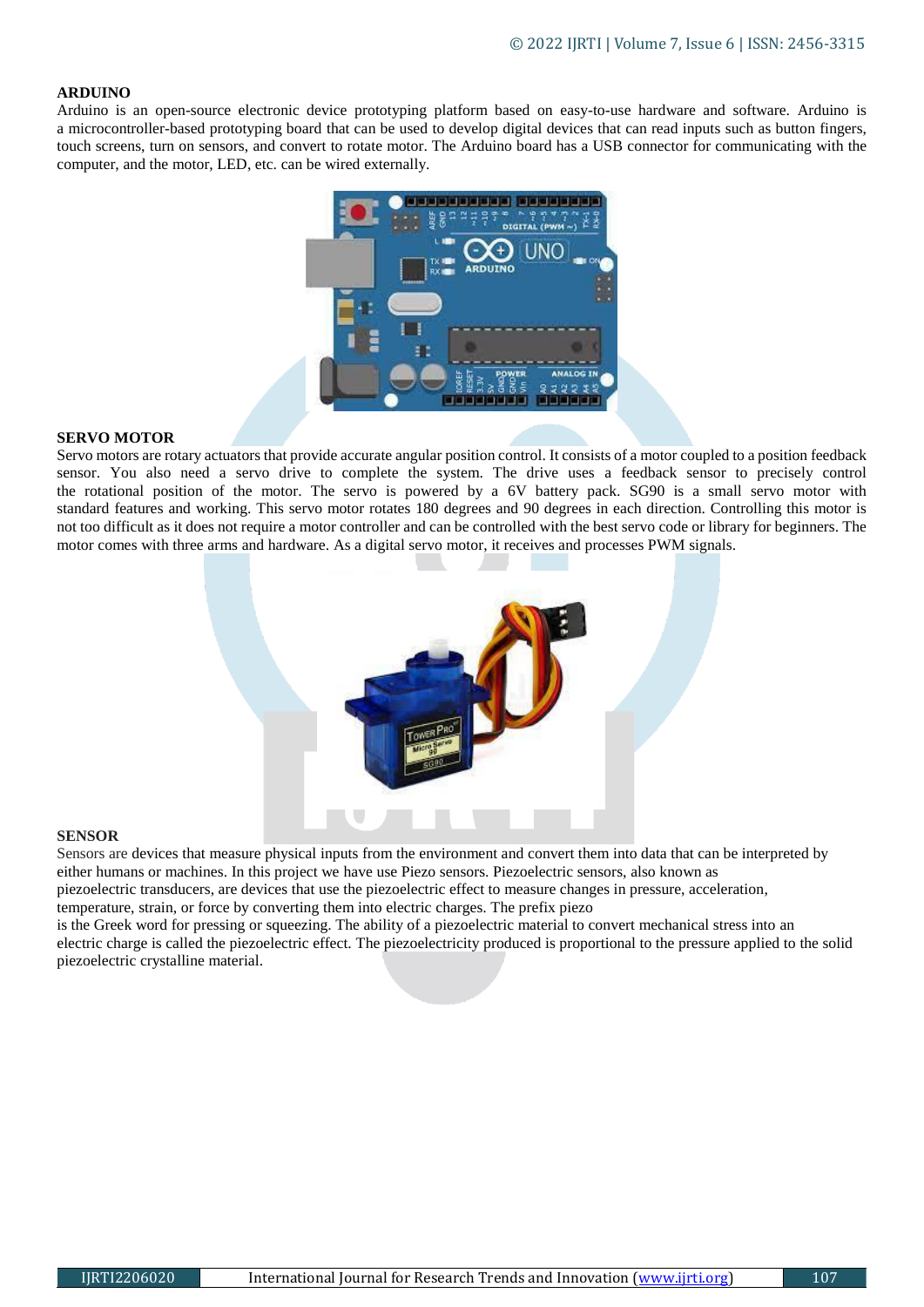

## **BUZZER**

Audio signaling devices such as buzzers or buzzers can be electromechanical, piezoelectric or mechanical. Its main function is to convert the signal from audio to sound. Generally, it is powered by DC voltage and used in timers, alarms, printers, alarms, computers, etc. Based on different designs, you can make different sounds such as alarms, music, bells, sirens and more. The pin arrangement of the buzzer is shown below. It contains two pins, positive and negative. This positive terminal is represented by the symbol "+" or longer. This terminal is supplied with 6 volts and the negative terminal is indicated by a "-" symbol or "short circuit" and is connected to the GND terminal.



# **CAMERA**

A Web Camera module is interfaced with the Arduino through one of USB ports in Arduino. The OpenCV library is used to provide the functionality to work with this standard web cam and the camera will be mounted on the servo motor in order to rotate in direction where the movement is detected.

The Arduino camera module can be used to take high-definition video, as well as stills photographs. It's easy to use for beginners, but has plenty to offer advanced users if you're looking to expand your knowledge. The camera is very popular in-home security applications, jewelry shops, banks and in wildlife camera traps.